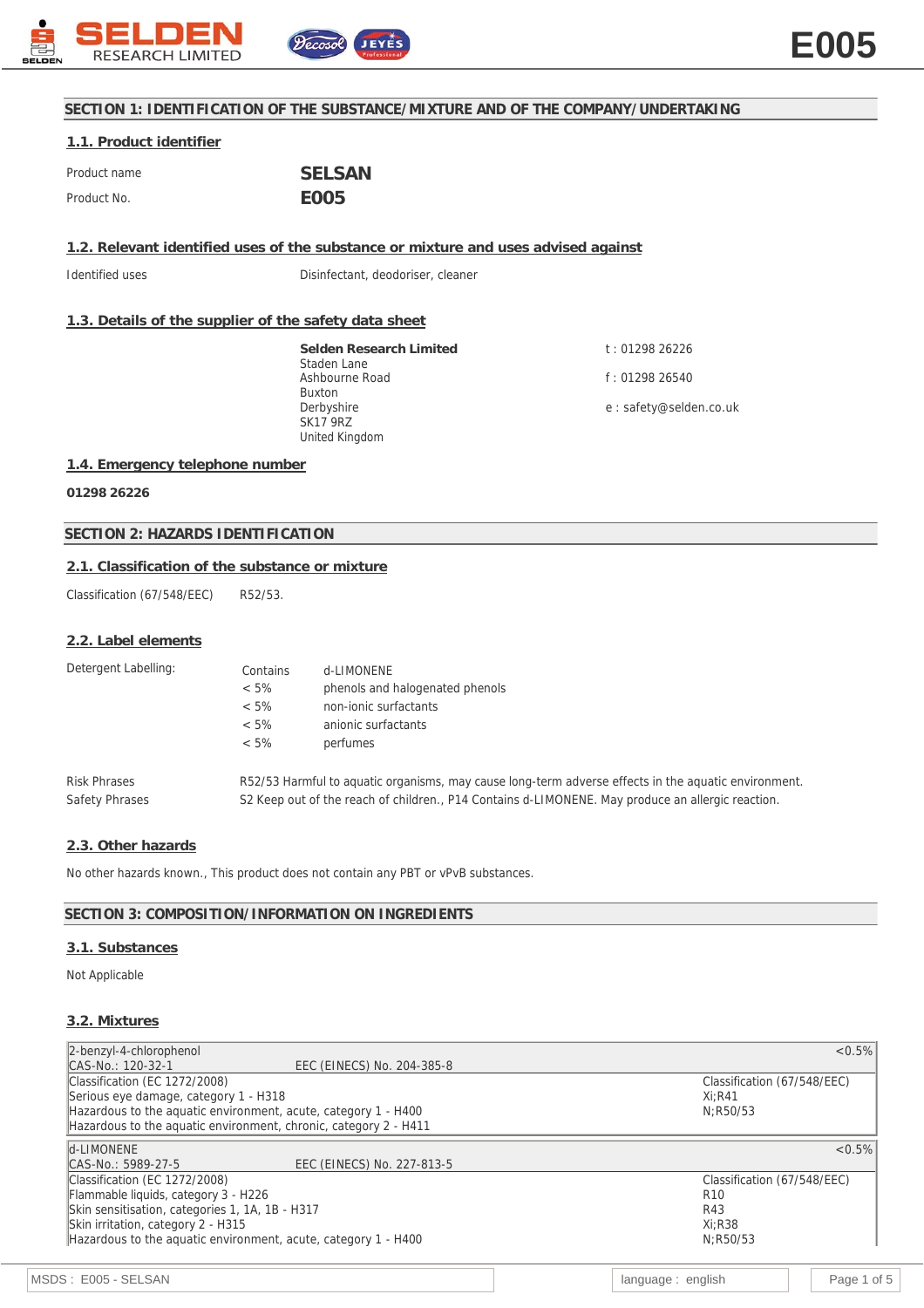

# **E005**

Hazardous to the aquatic environment, chronic, category 2 - H411

| $para$ -mentha-1,4 $(8)$ -diene                                  |                            | $< 0.5\%$                   |
|------------------------------------------------------------------|----------------------------|-----------------------------|
| CAS-No.: 586-62-9                                                | EEC (EINECS) No. 209-578-0 |                             |
| Classification (EC 1272/2008)                                    |                            | Classification (67/548/EEC) |
| Aspiration hazard, category 1 - H304                             |                            | Xn:R65                      |
| Hazardous to the aquatic environment, chronic, category 2 - H411 |                            | N:R51/53                    |
| Hazardous to the aguatic environment, chronic, category 2 - H411 |                            | R <sub>10</sub>             |
| Flammable liquids, category 3 - H226                             |                            |                             |
| Sodium alkyl benzene sulphonate                                  |                            | $1 - 5%$                    |
| CAS-No.: 85117-50-6                                              | EEC (EINECS) No. 285-600-2 |                             |
| Classification (EC 1272/2008)                                    |                            | Classification (67/548/EEC) |
| Acute toxicity, category 4 - Oral - H302                         |                            | Xn:R22                      |
| Skin irritation, category 2 - H315                               |                            | Xi:R38,R41                  |
| Serious eye damage, category 1 - H318                            |                            |                             |

The Full Text for all R-Phrases and Hazard Statements are Displayed in Section 16.

# **SECTION 4: FIRST AID MEASURES**

### **4.1. Description of first aid measures**

| General information |                                                                                                                                                              |
|---------------------|--------------------------------------------------------------------------------------------------------------------------------------------------------------|
| Inhalation          | General first aid, rest, warmth and fresh air.                                                                                                               |
| Ingestion           | DO NOT INDUCE VOMITING!, Rinse mouth thoroughly., Drink plenty of water., Get medical attention., NEVER MAKE<br>AN UNCONSCIOUS PERSON VOMIT OR DRINK FLUIDS! |
| Skin contact        | Rinse with water., Get medical attention if any discomfort continues.                                                                                        |
| Eye contact         | Promptly wash eyes with plenty of water while lifting the eye lids., Get medical attention if any discomfort continues.                                      |

#### **4.2. Most important symptoms and effects, both acute and delayed**

| Ingestion    | Liquid irritates mucous membranes and may cause abdominal pain if swallowed., Diarrhoea., Nausea,<br>vomiting. |
|--------------|----------------------------------------------------------------------------------------------------------------|
| Skin contact | Prolonged contact may cause dryness of the skin.                                                               |
| Eye contact  | Irritation is likely.                                                                                          |

## **4.3. Indication of any immediate medical attention and special treatment needed**

Treat Symptomatically.

#### **SECTION 5: FIREFIGHTING MEASURES**

#### **5.1. Extinguishing media**

Extinguishing media This product is not flammable., Use fire-extinguishing media appropriate for surrounding materials.

#### **5.2. Special hazards arising from the substance or mixture**

Unsuitable extinguishing media

#### **5.3. Advice for firefighters**

Special Fire Fighting<br>Procedures Self contained breathing apparatus and full protective clothing must be worn in case of fire.

# **SECTION 6: ACCIDENTAL RELEASE MEASURES**

#### **6.1. Personal precautions, protective equipment and emergency procedures**

For personal protection, see section 8.

#### **6.2. Environmental precautions**

Any spillage needs to be contained and not allowed to enter water courses

#### **6.3. Methods and material for containment and cleaning up**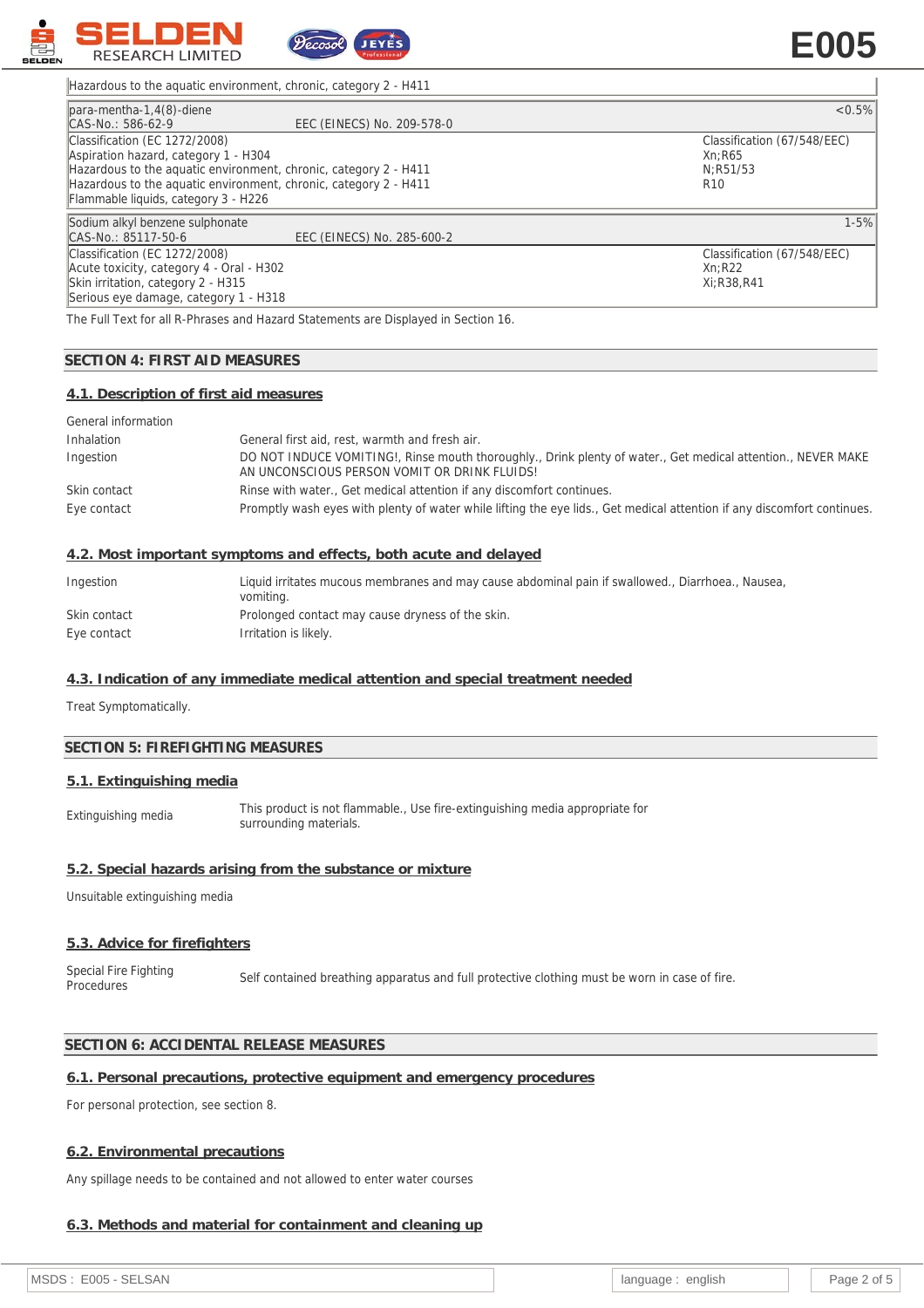

Stop leak if possible without risk., Absorb in vermiculite, dry sand or earth and place into containers., Flush with plenty of water to clean spillage area., Do not contaminate water sources or sewer.

# **6.4. Reference to other sections**

For personal protection, see section 8. For waste disposal, see section 13.

# **SECTION 7: HANDLING AND STORAGE**

# **7.1. Precautions for safe handling**

Eye protection should be considered where there is a risk of splashing. Rubber gloves and barrier cream are recommended when using any chemical.

#### **7.2. Conditions for safe storage, including any incompatibilities**

Store in tightly closed original container in a dry, cool and well-ventilated place., Keep in original container.

#### **7.3. Specific end use(s)**

See product label for detailed usage and instructions.

# **SECTION 8: EXPOSURE CONTROLS/PERSONAL PROTECTION**

## **8.1. Control parameters**

Not applicable

**8.2. Exposure controls**

Protective equipment



Hand protection For prolonged or repeated skin contact use suitable protective gloves. Eye protection Safety glasses are not normally required. However their use is recommended where there is a risk of spray mist or splashing when using or handling product. Other Protection General workwear only

# **SECTION 9: PHYSICAL AND CHEMICAL PROPERTIES**

## **9.1. Information on basic physical and chemical properties**

| Appearance                | Opaque, Liquid          |
|---------------------------|-------------------------|
| Colour                    | Pink.                   |
| Odour                     | Pine                    |
| Relative density          | $0.994 - 1.004$ @ 20 °C |
| pH-Value, Conc. Solution  | 8.0                     |
| Flash point $(^{\circ}C)$ | N/A                     |

# **SECTION 10: STABILITY AND REACTIVITY**

## **10.1. Reactivity**

Stable under normal temperature conditions.

#### **10.2. Chemical stability**

Stable under normal temperature conditions.

## **10.3. Possibility of hazardous reactions**

None known

# **10.4. Conditions to avoid**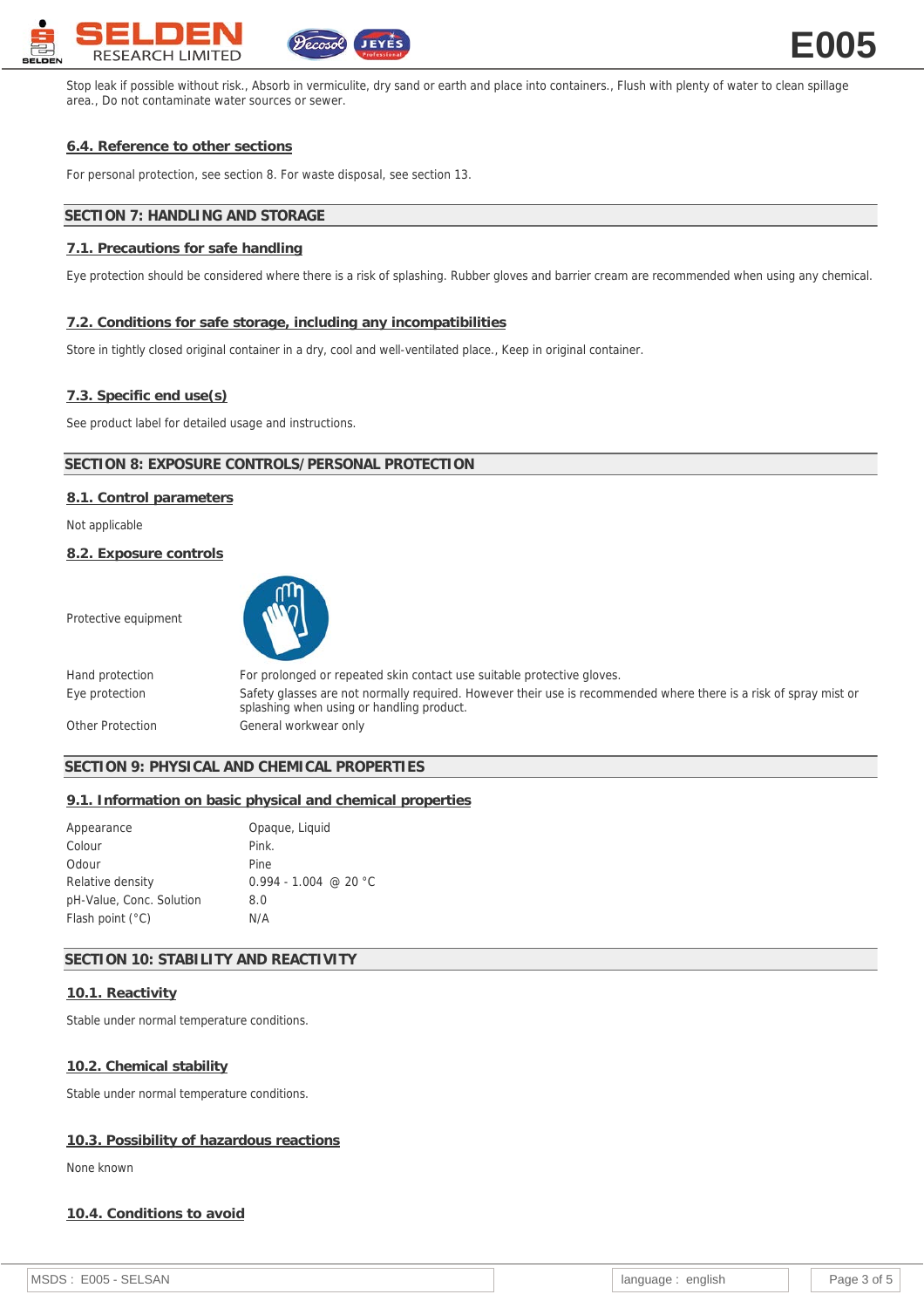

Avoid excessive heat for prolonged periods of time.

## **10.5. Incompatible materials**

Strong acids., Strong alkalis.

## **10.6. Hazardous decomposition products**

Not known.

| SECTION 11: TOXICOLOGICAL INFORMATION      |                                                                                                                               |  |
|--------------------------------------------|-------------------------------------------------------------------------------------------------------------------------------|--|
| 11.1. Information on toxicological effects |                                                                                                                               |  |
| Toxicological information                  | No toxicological data is available for this mixture, however data can be provided for specific raw materials upon<br>request. |  |
| Ingestion                                  | Liquid irritates mucous membranes and may cause abdominal pain if swallowed., Diarrhoea., Nausea, vomiting.                   |  |
| Skin contact                               | Prolonged contact may cause dryness of the skin.                                                                              |  |
| Eye contact                                | Irritation is likely.                                                                                                         |  |

## **SECTION 12: ECOLOGICAL INFORMATION**

#### **12.1. Toxicity**

Harmful to aquatic organisms., May cause long term adverse effects in the aquatic environment.

#### **12.2. Persistence and degradability**

Degradability The surfactants contained within the product comply with the biodegradability criteria as laid down in Regulation (EC) No 648/2004.

# **12.3. Bioaccumulative potential**

Bioaccumulative potential The product does not contain any substances expected to be bioaccumulating.

#### **12.4. Mobility in soil**

Mobility: The product contains substances, which are water soluble and may spread in water systems.

## **12.5. Results of PBT and vPvB assessment**

This product does not contain any PBT or PvB substances

## **12.6. Other adverse effects**

None known

# **SECTION 13: DISPOSAL CONSIDERATIONS**

## **13.1. Waste treatment methods**

Dispose of waste and residues in accordance with local authority requirements.

## **SECTION 14: TRANSPORT INFORMATION**

General The product is not covered by international regulation on the transport of dangerous goods (IMDG, IATA, ADR/RID).

**14.1. UN number**

## **14.2. UN proper shipping name**

Proper Shipping Name: Not applicable